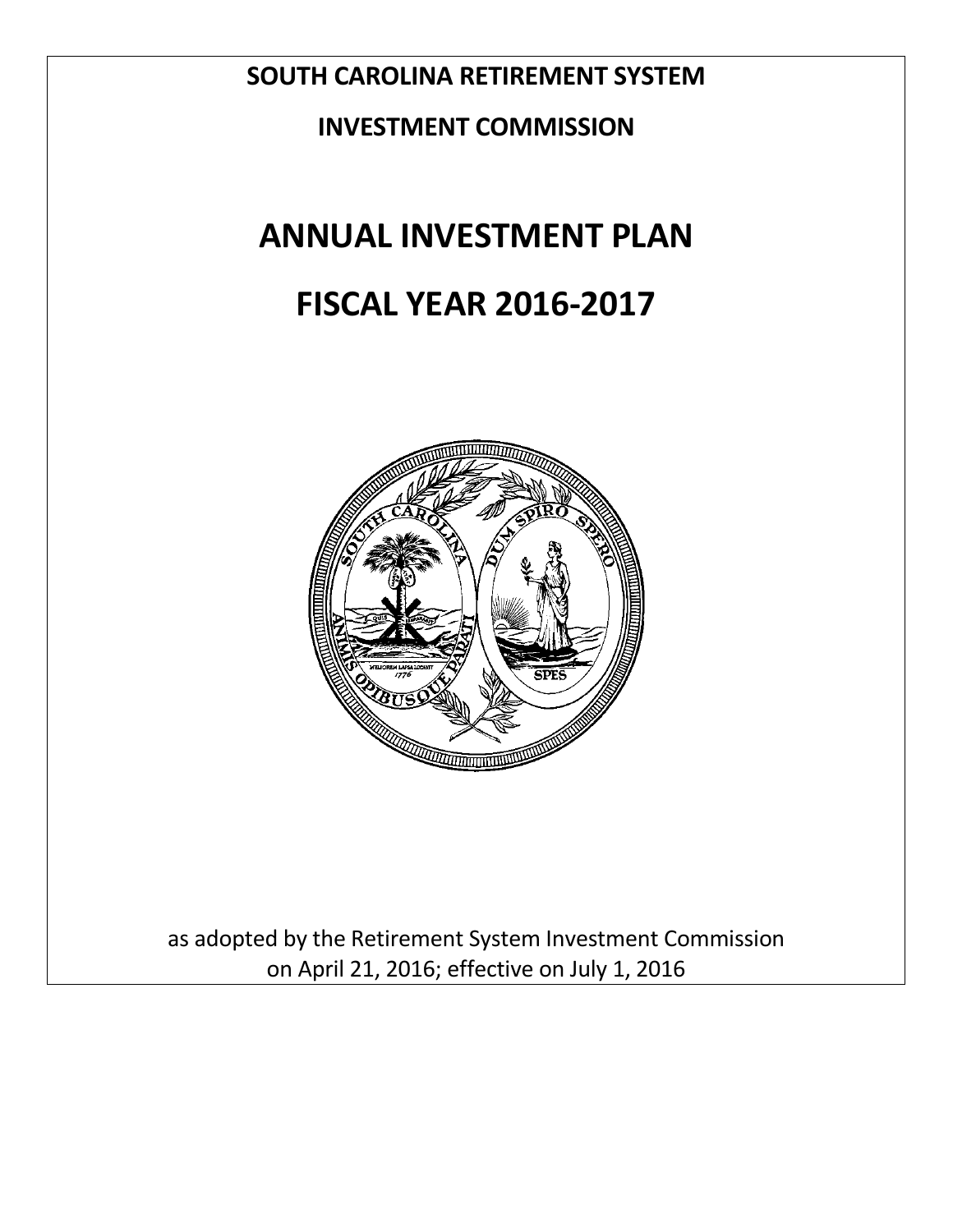# **TABLE OF CONTENTS**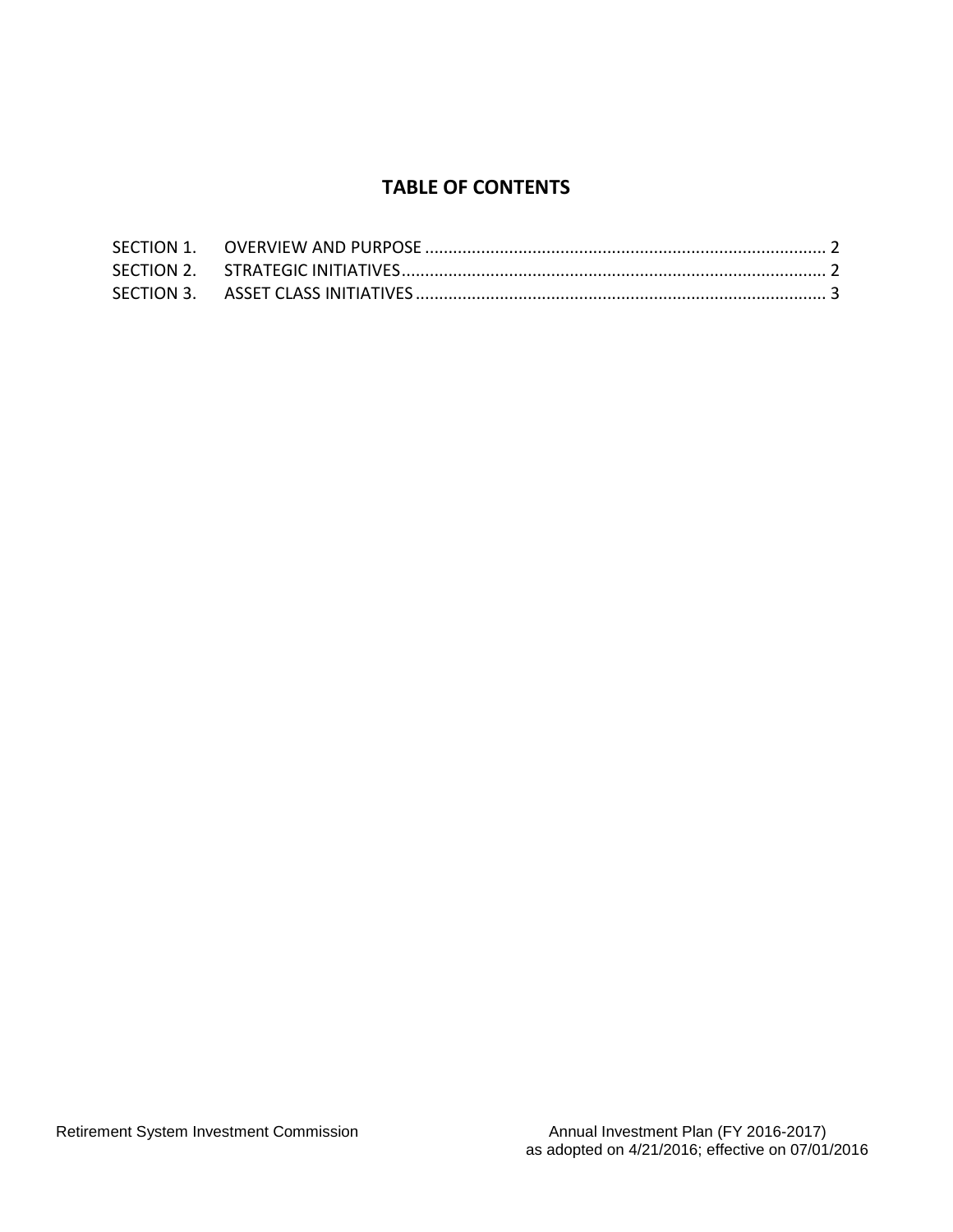## **SECTION 1: OVERVIEW AND PURPOSE**

#### **Overview**

Annually, the Commission adopts a Statement of Investment Objectives and Policies ("SIOP"), which provides the objectives, policies, and guidelines for investing the assets of the South Carolina Retirement Systems (the "Portfolio"). The SIOP provides the framework by which the RSIC, at the direction of the Chief Investment Officer ("CIO"), drafts a proposed Annual Investment Plan ("AIP"). South Carolina law requires the CIO to submit the proposed AIP to the Commission no later than April 1st of each year, and the Commission must adopt a final AIP no later than May 1st of each year for the following fiscal year which begins on July 1. The Commission may amend the AIP during the fiscal year as it deems appropriate.

#### **Purpose**

The purpose of the AIP is to provide a formal document for investing and managing the Retirement System's assets to achieve the Commission's investment objectives and mission as stated in the SIOP, which is incorporated therein. The relevant portion of the SIOP may constitute parts of the AIP pursuant to Section 9-16-50(B). The Commission adopts the SIOP, in its entirety, into the AIP, in accordance with Section 9-16-50(B) and to satisfy compliance with the requirements of Section 9- 16-330(B).

# **SECTION 2: STRATEGIC INITIATIVES**

Each year Staff undertakes initiatives approved by the Investment Commission within the AIP with the goal of improving its investment, operational, and governance capabilities that will lead to more efficient and effective implementation of investment strategies and positively contribute to the financial health of the South Carolina Retirement System trust funds. These initiatives are interconnected and are often multi-year or on-going in nature, requiring collaboration across the organization.

Concerns about moderating global growth, coupled with the increasingly limited ability of central banks to mobilize any further meaningful stimulative response, are driving economic growth forecasts -- as well as expected returns for equities -- lower. With U.S. investment grade bonds yielding an average of 2.14% (as of 4/13/2016), investors face a shortage of high quality income-generating investments. Several of the initiatives (infrastructure, equity options, portable alpha, cost rationalization, etc.) outlined herein are designed to help the Portfolio adapt to a multi-year period during which very few expect that markets will generate returns consistent with the actuarial assumed rate of return.

- 1. In addition to the asset class initiatives described below, the Investment Team will focus on the following key initiatives in support of the Commission's goals and objectives as expressed in the SIOP, as amended on November 19, 2015.
	- a. Challenging beliefs Since the fall of 2015, the Investment Team has been engaged in a process of challenging its investment beliefs. This process is designed to encourage rigorous debate over an array of important topics that relate to the investment program. Investment staff members are expected to present the most compelling arguments possible on one side of an issue, regardless of their actual belief. This process will continue for the foreseeable future and, as it unfolds, the Investment Team expects to develop and present additional portfolio recommendations reflecting these beliefs.
	- b. Implementation of the long-term asset allocation approved in February 2016 and which takes effect on July 1, 2016 – The Commission has adopted both a long-term target asset allocation, and a 'glide path' which is intended to provide an appropriate amount of time to transition the Portfolio. Three key FY 16- 17 initiatives for the Investment Team flow from this action taken by the Commission: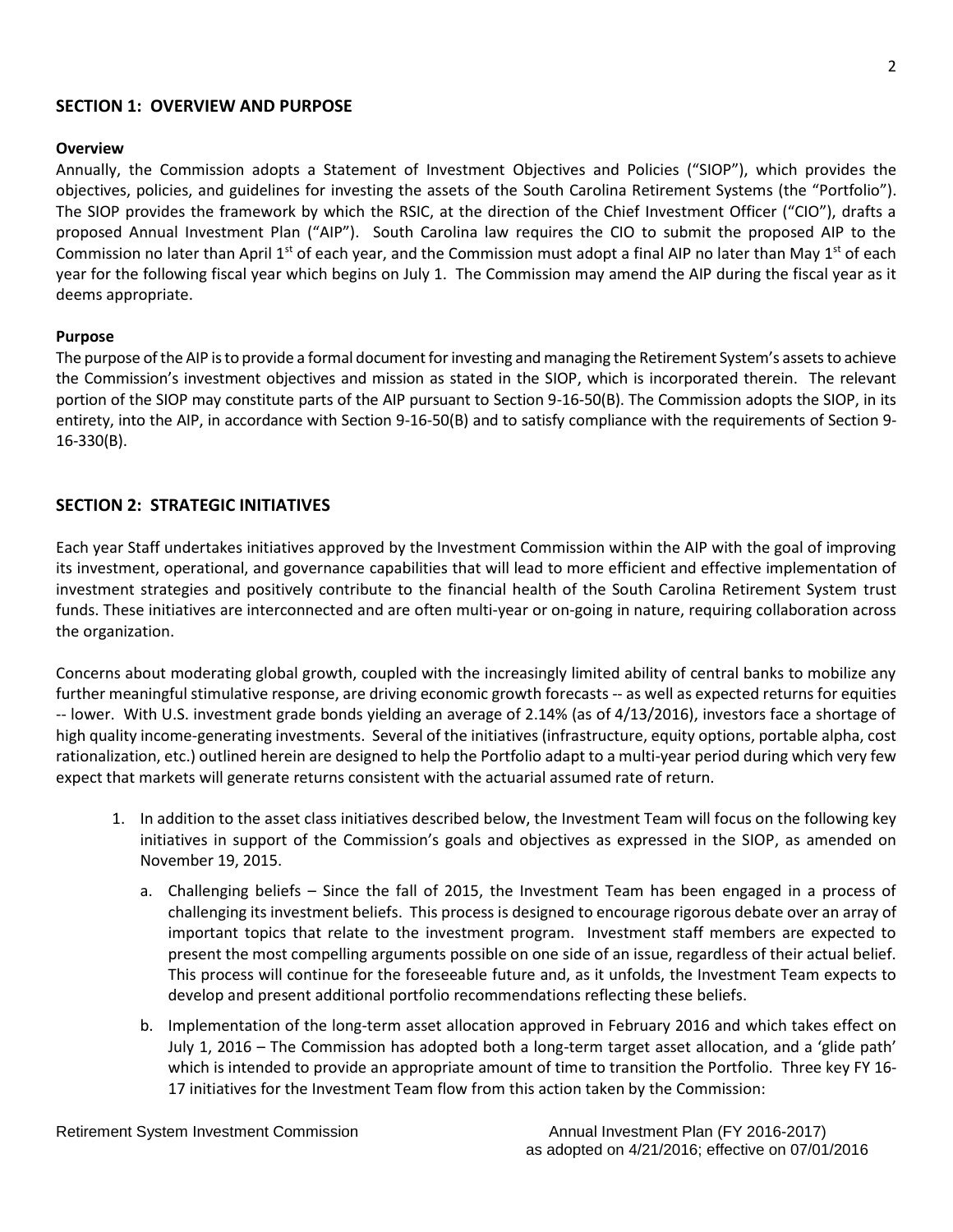- i. Beginning the implementation of the new long-term target asset allocation, with a goal of attaining the interim target allocations for FY 16-17 approved by the Commission;
- ii. Commencing implementation of the Portable Alpha Program; and
- iii. Commencing implementation of the equity options strategies component of the equity allocation.
- c. Active/Enhanced/Passive Framework The Investment Team will continue to strengthen its quantitative framework for identifying the appropriate uses of active, enhanced, and passive strategies. The goal is to improve the cost-effectiveness at the plan level. Further work in this area will seek to understand the persistence of managers' ability to generate excess returns.
- d. Risk Management The Risk Management professionals will leverage the Barra risk system to strengthen risk monitoring and management, and will work to develop useful reporting elements for Staff use as well as for improved communication with the Commission.
- e. Rebalancing and Tactical Asset Allocation ("TAA") The Investment Team will strengthen its rebalancing and TAA capabilities by enhancing the principles and decision-making framework for these functions.
- f. Fee and expense review The Investment Team, in conjunction with other RSIC units, will examine the investment program's structural and variable costs, with a goal of identifying potential cost reduction opportunities.
- g. Strategic Partnerships The Investment Team will reassess the value proposition of its Strategic Partnerships.
- h. Host an annual strategic review with the Commission, which will include a discussion of the evolution of the Portfolio's asset allocation, current assumptions and implementation, possible revisions to the asset allocation, an overview of the asset-liability framework, and considerations of risks (including currency, inflation, liquidity, and an extended low return environment).
- 2. The Operations team will focus on the following key initiatives in order to provide the operational infrastructure to maintain the appropriate administrative, accounting, and data management services to support the investment, risk management, and reporting functions of the RSIC:
	- a. Continued build out of the Conifer platform in order to enhance reporting, analytics, accounting, and data management.
	- b. Completion of RFP process for portfolio accounting system replacement and begin implementation/ conversion.
	- c. Transition the Barra risk platform from implementation and testing phase to production phase for Plan risk management.

# **SECTION 3: ASSET CLASS INITIATIVES**

Each year, every asset class leader lays out the goals and initiatives that will guide their work and focus for the subsequent fiscal year. These plans take into account the broad market outlook, the outlook for each individual asset class, and Portfolio-level objectives, as stated in the SIOP. The plans for fiscal year 2016-2017 are outlined below.

The Investment Team will continue working to reduce its total number of relationships with investment managers. The goal of this process will be to consolidate assets with those managers in which the team has the highest conviction, and

Retirement System Investment Commission **Annual Investment Plan (FY 2016-2017)** Annual Investment Plan (FY 2016-2017)

as adopted on 4/21/2016; effective on 07/01/2016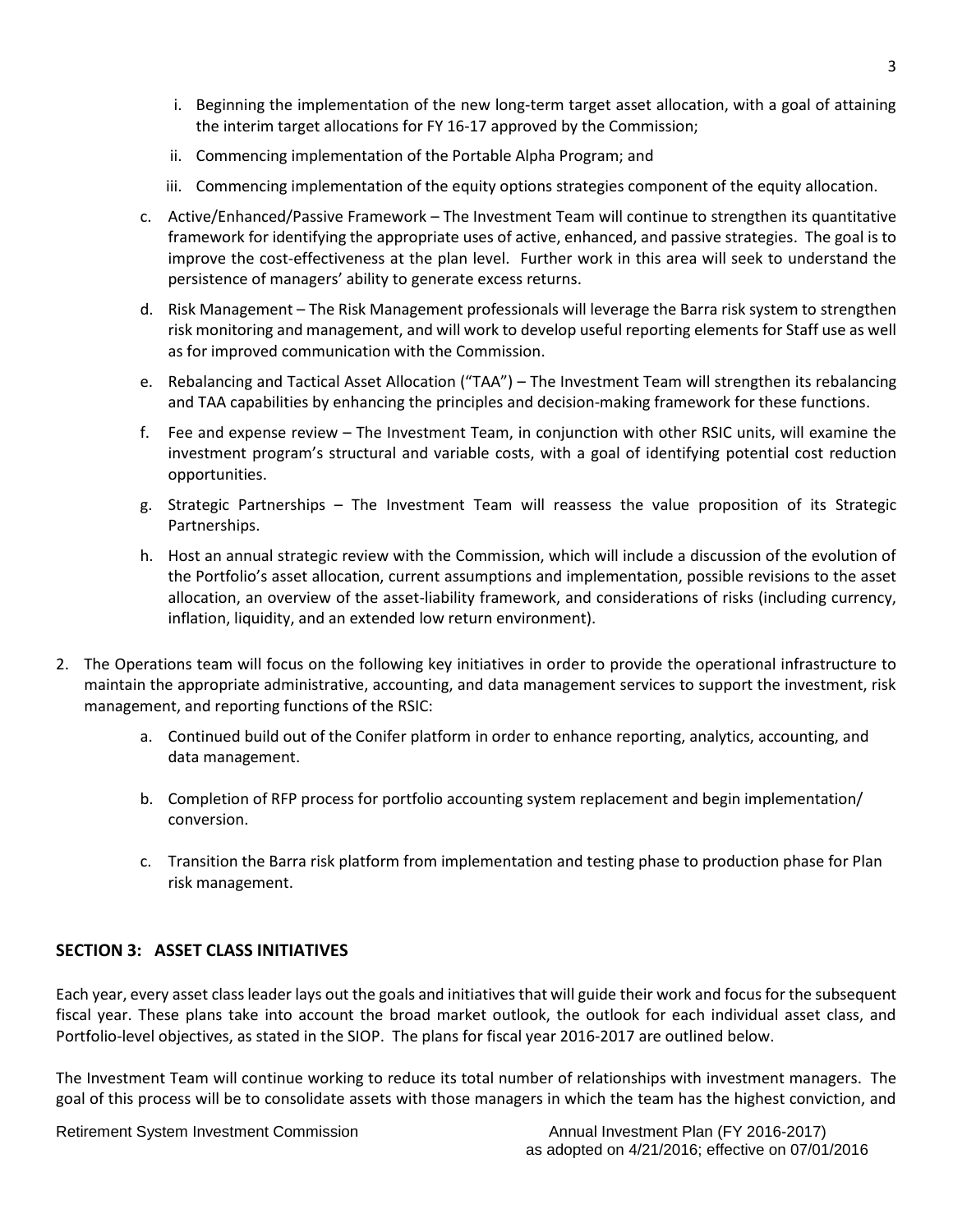to improve the cost of the investment program. In order to achieve this, the Investment Team will focus on developing a robust assessment of the key value drivers for these strategies.

# **Equity**

*The equity asset classes are the Portfolio's investments that reflect an ownership of a business, and includes global public equity and private equity. The long-term target allocation to the equity allocation is 47% of the Portfolio, and the FY 16- 17 target allocation is 45%. Broadly speaking, equities had a difficult year in 2015 and a volatile start to 2016. The target allocation to equities will rise for FY 16-17, with the marginal increase coming from equity options strategies. The inclusion of these strategies reflects a desire to add domestic equity exposure without taking the full risk of traditional equity market exposure. Furthermore, such strategies would be expected to provide superior returns (versus a traditional approach) in both low and negative return environments.* 

## *Global Public Equity*

While the long-term target allocation for global public equity is 38%, the FY 16-17 target allocation is 36%. The current global public equity implementation includes strategies that invest globally and those that focus on a specific region or thematic group (for example, the U.S. or emerging markets). Current implementation features a combination of passive, enhanced, and active mandates.

*Key Initiatives*: Incorporating enhancements to the passive/enhanced/active tools while researching strategies that improve the existing implementation.

# *Global Public Equity - Equity Options Strategies*

Of the 36% FY 16-17 global public equity allocation, 5% is targeted for equity options strategies. As this is a new allocation, there are no dedicated strategies currently in the portfolio. This new exposure will be implemented through a combination of enhanced and active strategies. Enhanced strategies will focus on systematic improvements to the index construction. Active strategies will utilize quantitative and fundamental analysis to minimize equity drawdown risk, capture the volatility risk premium, and improvements to the management of cash collateral.

*Key Initiatives*: Fund approved mandates during the first half of the fiscal year.

## *Portable Alpha Program*

The long-term expected allocation for the Portable Alpha program is 10%, while the expected FY 16-17 allocation is 8%. The Portable Alpha program will employ portions of both the equity and conservative fixed income allocations. The alpha strategies will be expected to generate uncorrelated alpha while seeking to eliminate any embedded market beta. The Portable Alpha program will include certain strategies currently in the low beta hedge fund portfolio.

*Key Initiatives*: Continually monitor and recommend changes to the composition of the alpha and beta portfolio.

## *Private Equity*

The private equity asset class transitioned from a fixed policy target of 9% to a floating target of the actual weight in the portfolio. In the absence of a fixed target, RSIC looks to allocate to private equity by seeking long-term relationships with the best-in-class managers expected to generate superior returns (net of fees) over time. Thus, the actual private equity allocation may vary over time, based on both availability of attractive investment opportunities and prevailing market conditions.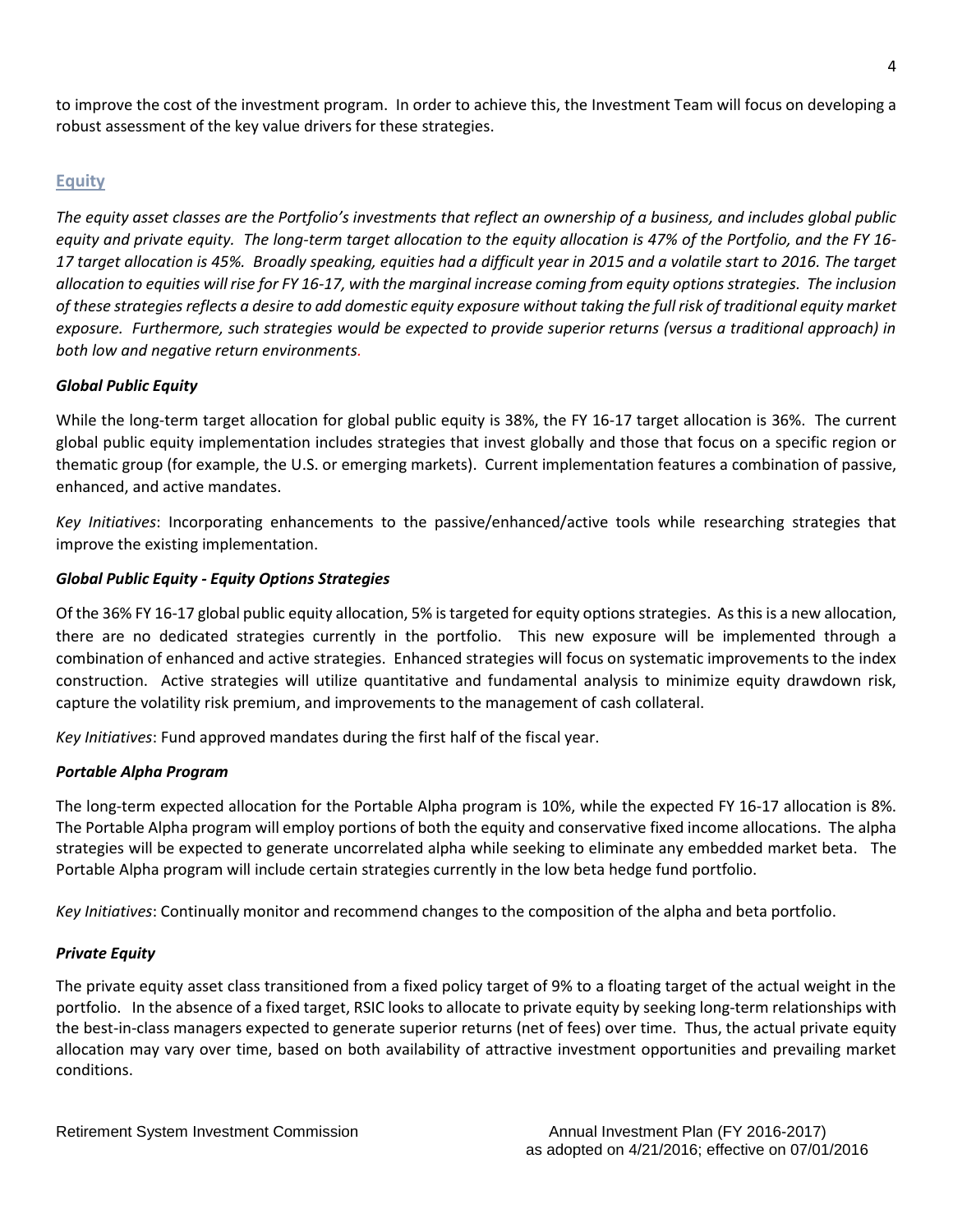*Key Initiatives:* Following up on conclusions reached in challenging convictions review, evaluate use of an external service provider to assist Staff in sourcing and/or underwriting co-investment opportunities. Explore ways in which quantitative tools and resources can be used to (i) enhance Staff's understanding of value creation by managers and (ii) assist Staff in the conduct of due diligence.

# **Real Assets**

*The real assets asset classes include both the Portfolio's real estate and infrastructure investments. These assets have a tendency to benefit from a rising inflation environment. The long-term target allocation for the real assets allocation is 11% of the Portfolio, and the FY 16-17 target allocation is 8%.* 

## *Real Estate*

The long-term target allocation for real estate is 8%, which includes 7% for private real estate and 1% for publicly-traded real estate (REITs). The FY 16-17 asset allocation plan identifies a 5% target for private market real estate and a 2% target for REITs. Effective July 1, 2016, the real estate component of the real assets allocation transitioned from a fixed policy target to a floating target designed to reflect the actual allocation to private real estate. The real estate portfolio is divided into three main strategies: core, value-add, and opportunistic, and encompasses both debt and equity real estate. The current portfolio exposure is more heavily-weighted to non-core real estate, particularly opportunistic strategies.

Over the next several years, the Investment Team will strive to improve the balance between core and non-core strategies. A balanced core/non-core portfolio will be achieved over time through investments in core and core-plus open-end commingled funds, fund-of-one accounts, and select investments in non-core, value-add, and opportunistic strategies.

*Key Initiatives:* Implement the U.S. REIT strategy and accelerate the objective of achieving a more balanced portfolio by identifying compelling investments in core and core plus strategies. Explore opportunities to invest in more conservative debt-oriented real estate strategies.

## *Infrastructure*

The long-term target allocation for infrastructure is 3%, while the FY 16-17 target allocation is only 1% of plan assets. As this is a new asset class for the Portfolio, there are not currently any dedicated infrastructure investments in the portfolio.

*Key Initiatives:* Establish a multi-year investment plan for the asset class, evaluate publicly traded infrastructure investments, and identify at least one core infrastructure investment.

## **Opportunistic**

*The opportunistic asset classes include global asset allocation, the subset of hedge funds that are not a part of the Portable Alpha program ("opportunistic hedge funds"), and a component that can consider an array of other opportunistic investments. The long-term target allocation for the opportunistic allocation is 12%. Given the factors involved in transitioning the Portfolio to attain the long-term target allocation, the glide path in the asset allocation plan identifies a 17% target for the opportunistic allocation in FY 16-17. Effective July 1, 2016, the components of the opportunistic allocation will be transitioned from a fixed policy target to a floating target reflecting the component's actual weight in the portfolio.*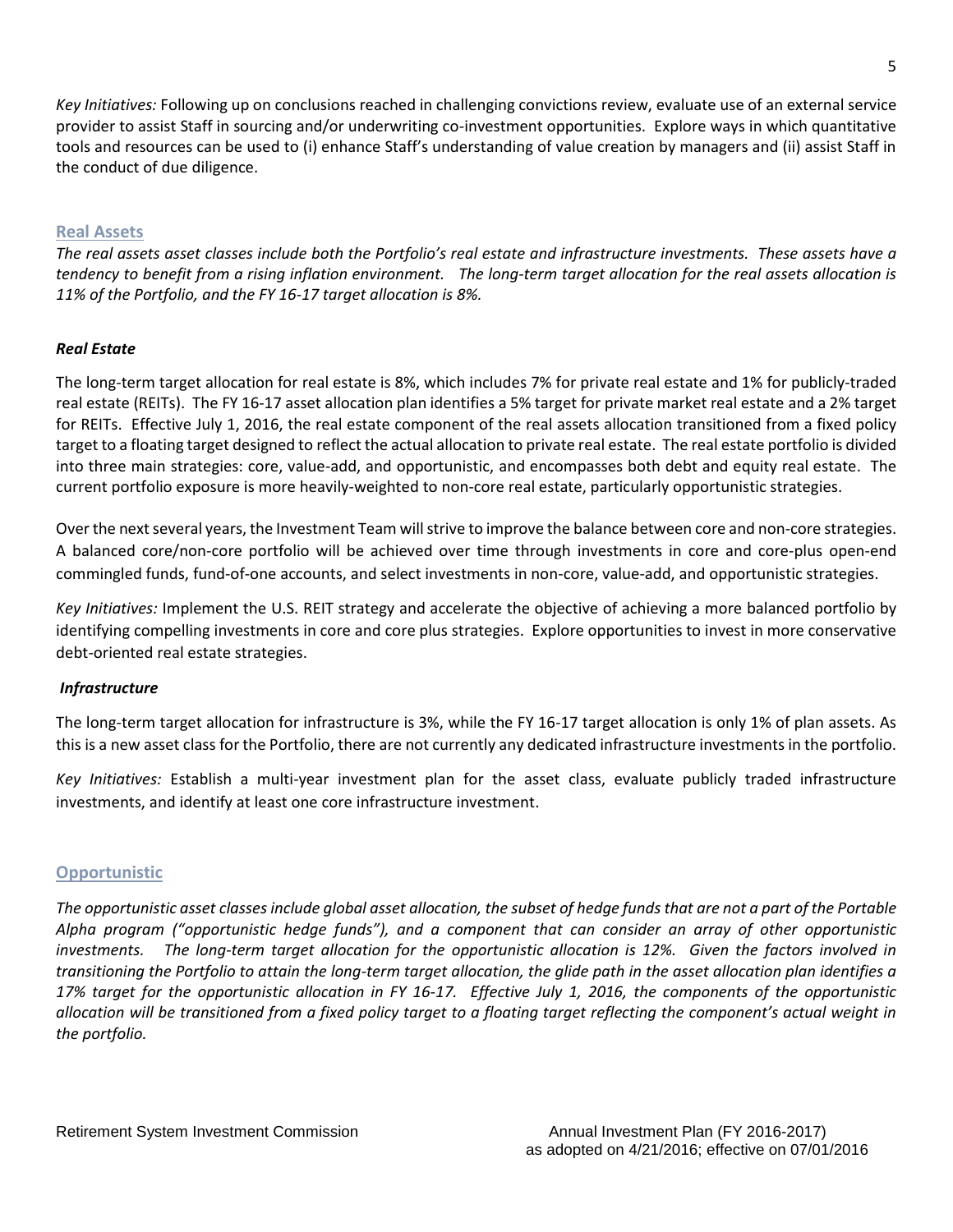#### *Global Asset Allocation*

The long-term target allocation for global asset allocation ("GAA") is 6%, while the FY 16-17 target allocation is 10%. The current GAA portfolio invests in three main categories: global tactical asset allocation strategies, risk parity strategies, and other idiosyncratic strategies.

*Key Initiatives:* Perform a comprehensive evaluation of the existing GAA strategies in accordance with the direction received from Challenging Beliefs debate.

#### *Opportunistic Hedge Funds (non-PA)*

The long-term target allocation for opportunistic hedge funds is 4%. Hedge funds that have higher factor or beta exposures to traditional betas will be classified as opportunistic hedge funds.

*Key Initiatives:* Evaluate alternative beta strategies designed to reduce total expenses for the hedge fund portfolio, and deliver to the CIO a cost-benefit analysis related to the use of these investments.

#### *Other Opportunistic Strategies (formerly Commodities)*

The long-term target allocation for other opportunistic strategies is 2%, while the FY 16-17 target allocation is 3%. The objective of this component is to identify investments that, while they may not fit into other asset classes, still offer compelling opportunities for the Portfolio. These investments may offer either high returns, diversifying returns, or both. Examples of potential investments include, but are not limited to, commodities, CTAs, TIPS, alternative beta and insurance strategies.

*Key Initiatives:* Identify compelling opportunities for inclusion in this new component.

#### **Diversified Credit**

*The diversified credit allocation consists of a group of asset classes that derive a significant share of their expected return from credit risk, as opposed to core, investment grade debt securities. Among the asset classes included in the diversified credit allocation are mixed credit, emerging market debt, and private debt. The target allocation for the diversified credit allocation is 18%.* 

#### *Mixed Credit*

The long-term target allocation for mixed credit is 6%. The Policy Benchmark for mixed credit incorporates equal amounts of high yield, bank loans, and mortgage-backed securities. The mixed credit exposure is entirely actively managed. As the private debt allocation progresses toward its target weight, the mixed credit portfolio will decline toward its target weight.

*Key Initiatives:* Transition to structures that favor traditional strategies for the high yield, bank loan, and structured credit components. Develop a public and private credit dashboard to monitor changes in the credit markets and identify the most attractive opportunities.

#### *Emerging Market Debt*

The long-term target allocation for emerging market debt is 5%. The Policy Benchmark for emerging market debt is an even blend of USD-denominated and local market debt securities. The portfolio uses a combination of active and passive strategies.

Retirement System Investment Commission Annual Investment Plan (FY 2016-2017)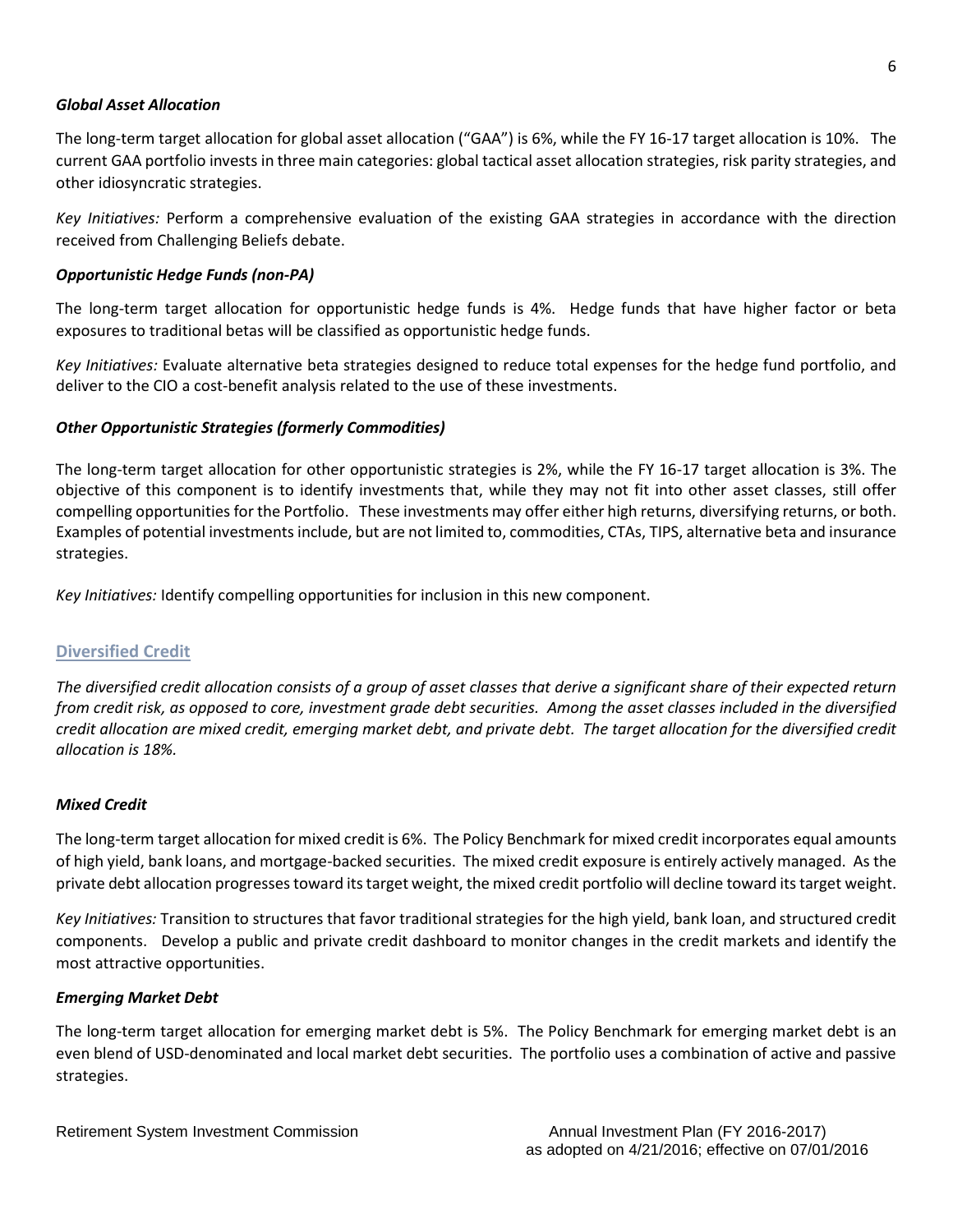*Key Initiatives:* Reassess the active and passive exposures already in place to ensure the most efficient implementation. In light of the recent weakness of many emerging market economies, Staff will work to identify compelling opportunistic strategies that complement the core portfolio already in place.

## *Private Debt*

The private debt asset class transitioned from a fixed policy target of 7% to a floating target of the actual weight in the portfolio. The Investment Team remains constructive on private debt as a result of the secular shift in the regulatory landscape for banks. Global banking regulations continue to curtail the aggregate lending activities of the banking sector, thereby creating opportunity for non-bank lenders. This creates meaningful opportunities for institutional investors to capture attractive returns. Staff will continue to focus on larger allocations to its highest conviction managers, with an emphasis on structures that capture lower fees and increase customization.

*Key Initiatives:* Develop a public and private credit dashboard to monitor changes in the credit markets and identify the most attractive opportunities. Senior lending strategies will remain a priority, while also maintaining the flexibility to take advantage of credit market turbulence with distressed and special situations investments. Additionally, there will be a secondary focus on identifying niche private debt strategies.

#### **Conservative Fixed Income**

*The conservative fixed income allocation is comprised of the Portfolio's core fixed income and short duration fixed income investments. At target, the conservative fixed income allocation represents 12% of the Portfolio.* 

#### *Core Fixed Income*

The long-term allocation to core fixed income is 10%, consisting of a long-term strategic target of 6% for core fixed income and a strategic target of 4% for the Portable Alpha program's expected utilization of core fixed income. For FY 16-17, the asset allocation plan identifies a target of 7% to core fixed income and 3% to the core fixed income component of the Portable Alpha program. The existing core fixed Income portfolio includes investment grade securities across several sectors, including: Treasuries/sovereign, government-related (agency), corporate, and asset-backed securities.

*Key Initiatives:* Implement the core fixed income component of the Portable Alpha program, and explore opportunities for maximizing the return and/or diversification benefits that this asset class can provide.

#### *Short Duration*

As of July 1, 2016, the target allocation to short duration is 2%. This allocation includes both short duration and cash portfolios. The short duration portfolios encompass a range of strategies, including very conservative strategies as well as strategies that seek to generate higher returns. The short duration portfolios currently include a combination of internally managed and actively managed strategies.

*Key Initiatives:* Exposures will continue to be managed with a special emphasis on providing for the Plan's liquidity needs, which is expected to include more than \$1 billion (net of contributions) for retiree benefit payments. While this need for liquidity is the primary objective, it is balanced to a limited extent with a desire to generate returns that exceed those of the benchmark.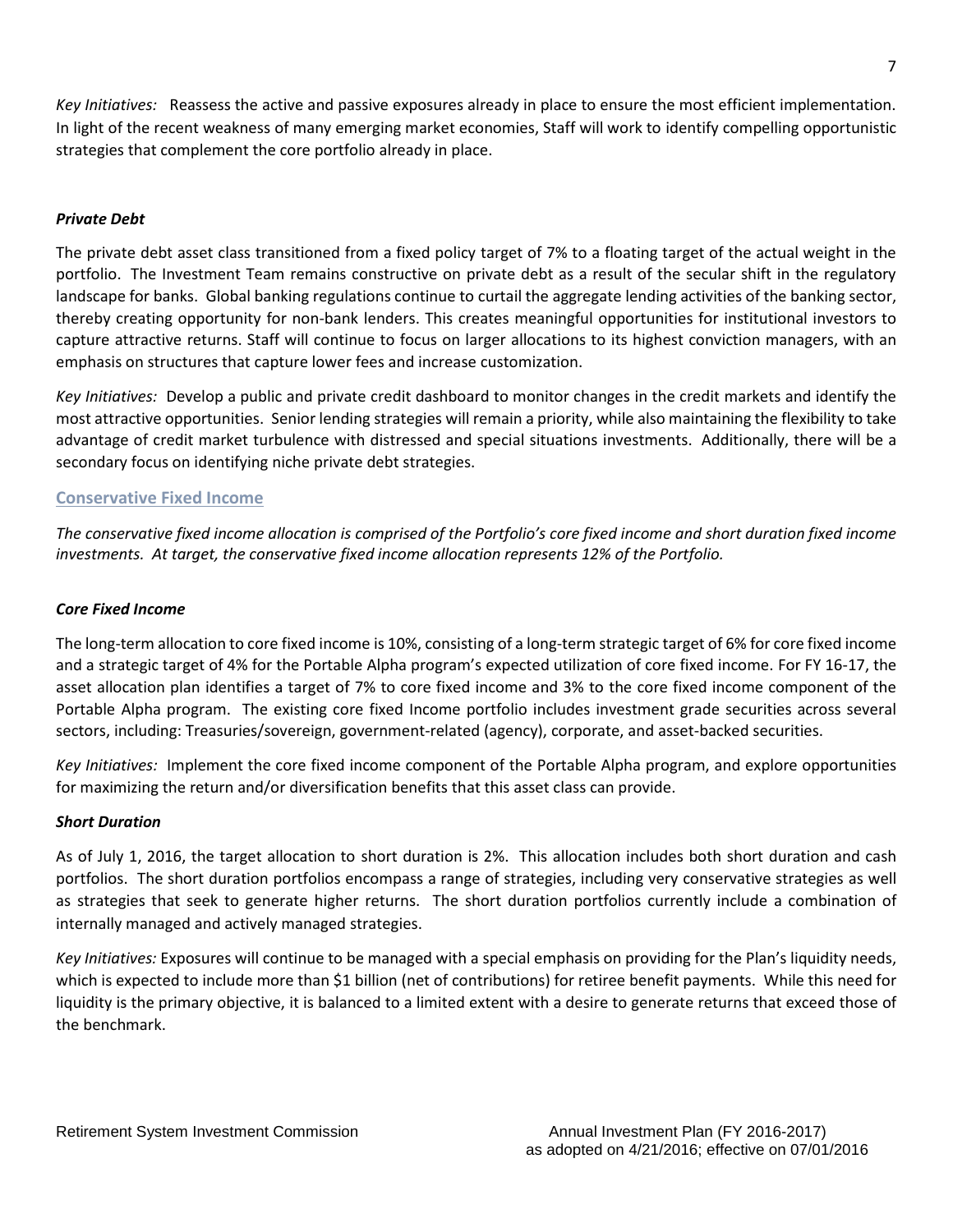#### **Securities Lending**

Though it is not an asset class, the Investment Team pays specific attention to matters of Securities Lending ("SL"). RSIC continues to employ very conservative investment guidelines within the SL program. The State Treasurer's Office has traditionally coordinated the SL program on behalf of the RSIC.

*Key Initiatives:* Evaluation of the risks and benefits of increasing lending activities, as well as expanding reinvestment guidelines. As a continuation of the previous fiscal year initiative, Staff will continue to evaluate the addition of a third party lending agent as a way to modestly enhance the returns available from the SL program, while maintaining a conservatively-managed program.

|                                  | <b>Long-Term Policy</b> | <b>Long-Term Policy</b> |         |                |         |
|----------------------------------|-------------------------|-------------------------|---------|----------------|---------|
| <b>Asset Class</b>               | <b>Allocation</b>       | Ranges                  | FY16-17 | <b>FY17-18</b> | FY18-19 |
| <b>Equity</b>                    | 47%                     | 42-52%                  | 45%     | 47%            | 47%     |
| Global Equity                    | 33%                     | 22-36%                  | 31%     | 33%            | 33%     |
| <b>Private Equity</b>            | 9%                      | $6 - 12%$               | 9%      | 9%             | 9%      |
| <b>Equity Options Strategies</b> | 5%                      | $0 - 6%$                | 5%      | 5%             | 5%      |
| <b>Conservative Fixed Income</b> | 12%                     | 10-16%                  | 12%     | 12%            | 12%     |
| Cash & Short Duration            | 2%                      | $0 - 7%$                | 2%      | 2%             | 2%      |
| Core Bonds                       | 10%                     | $5 - 15%$               | 10%     | 10%            | 10%     |
| <b>Diversified Credit</b>        | 18%                     | 15-21%                  | 18%     | 18%            | 18%     |
| <b>Mixed Credit</b>              | 6%                      | 4-8%                    | 6%      | 6%             | 6%      |
| Private Debt                     | 7%                      | 4-10%                   | 7%      | 7%             | 7%      |
| <b>Emerging Markets Debt</b>     | 5%                      | $3 - 7%$                | 5%      | 5%             | 5%      |
| Opportunistic                    | 12%                     | $9 - 19%$               | 17%     | 13%            | 12%     |
| <b>GAA</b>                       | 6%                      | $3 - 12%$               | 10%     | 6%             | 6%      |
| Hedge Funds (non-PA)             | 4%                      | $0 - 8%$                | 4%      | 4%             | 4%      |
| Other Opportunistic Strategies   | 2%                      | $0 - 5%$                | 3%      | 3%             | 2%      |
| <b>Real Assets</b>               | 11%                     | $8 - 14%$               | 8%      | 10%            | 11%     |
| Real Estate (REITs)              | 1%                      | $0 - 3%$                | 2%      | 2%             | 1%      |
| Real Estate (Private)            | 7%                      | 4-10%                   | 5%      | 6%             | 7%      |
| World Infrastructure             | 3%                      | $0 - 5%$                | 1%      | 2%             | 3%      |

# **ATTACHMENT A - CURRENT STRATEGIC ASSET ALLOCATION**